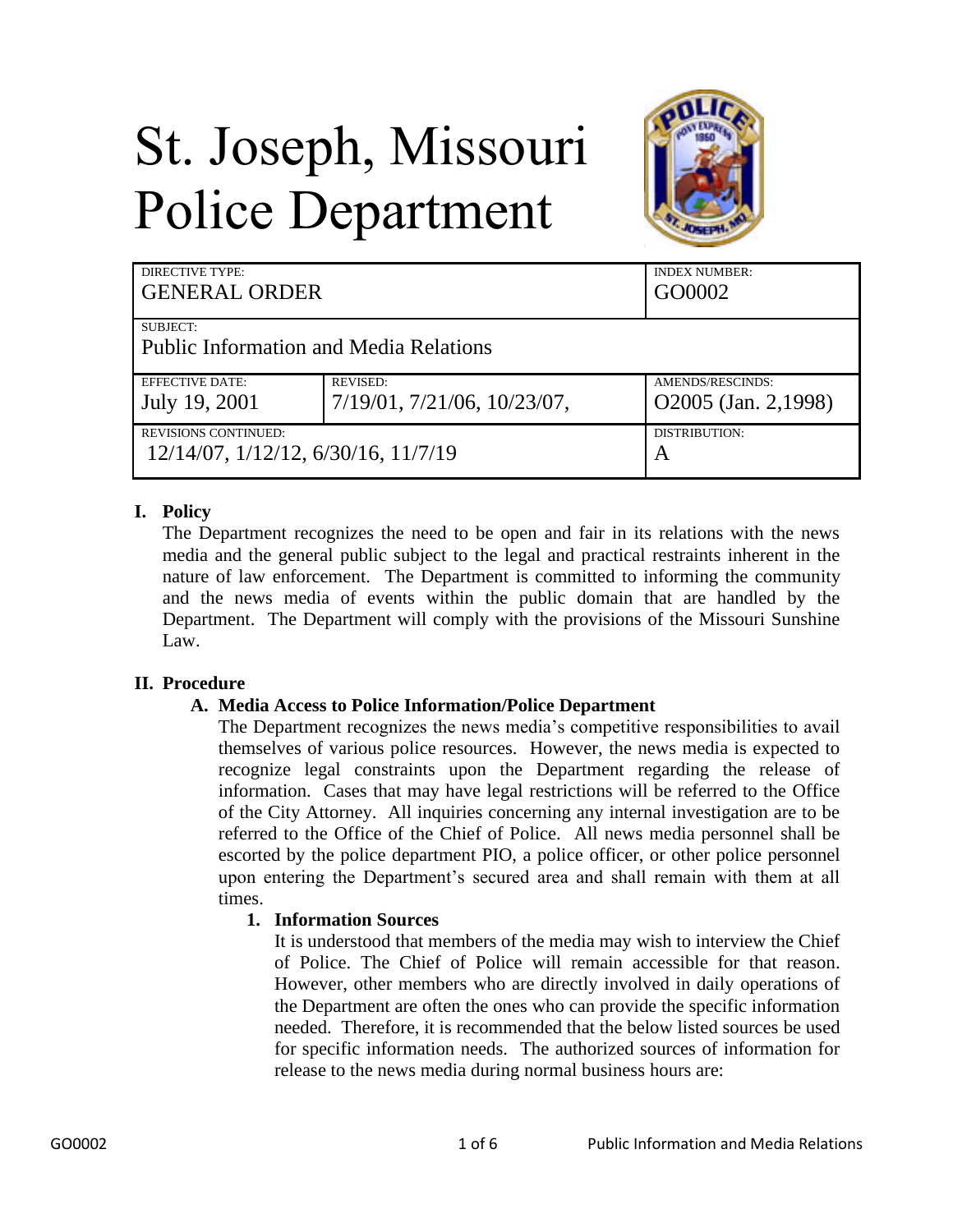- **a.** The Chief of Police for budgetary, statistical, workload, personnel, and policy information.
- **b.** The Support Services Commander for information concerning recruitment, training programs, community policing, crime prevention, community relations, information from department files, and reports open to the public.
- **c.** The Investigations Commander for information concerning ongoing criminal investigations, major crimes, or narcotics investigations.
- **d.** The Patrol Division Commander or the ranking on-duty Patrol supervisor for information concerning field operations, and
- **e.** The Public Information Officer (PIO) for regular media releases, coordination of interviews, and general release of information.

# **B. Public Information Officer**

The Chief of Police will appoint a Public Information Officer (PIO) for the department. The PIO's term of service will be at the discretion of the Chief of Police. The PIO will compile and distribute news releases, be available to the members of the media for general information purposes, direct the media to the appropriate person for specific information as outlined in this order, and coordinate the media at any major event or occurrence as outlined in this order. The PIO shall be notified when any of the following occurs:

- **1.** A homicide;
- **2.** A serious assault that may result in death;
- **3.** Fatality accidents;
- **4.** Officer involved shootings;
- **5.** Officer involved accidents;
- **6.** Unattended deaths of a suspicious nature;
- **7.** Suicides involving public officials;
- **8.** Any natural or manmade disaster;
- **9.** Any occurrence that is sure to generate high media attention; and
- **10.** A major event involving other public service agencies.

# **C. Media Access To Crime, Accident, Or Incident Scenes**

The PIO will coordinate the presence of authorized media representatives when called out to major incident scenes. In instances when the PIO is not required or unavailable, the ranking Patrol or Investigations supervisor at the scene will assist the media. Media access will be governed by the following guidelines:

- **1.** Authorized news media representatives may be allowed access to public locations from which they may take photographs or recordings.
- **2.** Media access will not hamper police operations.
- **3.** The Department has no authority to invite media personnel into private premises without the owner's consent.
- **4.** Media access into the inner perimeter may be denied by any Department Member based upon the degree of hazard or to protect the integrity of the crime scene.
- **5.** In the event of restricted access, media representatives:
	- **a.** Will be provided a safe location near the outer perimeter to take photographs and gather information;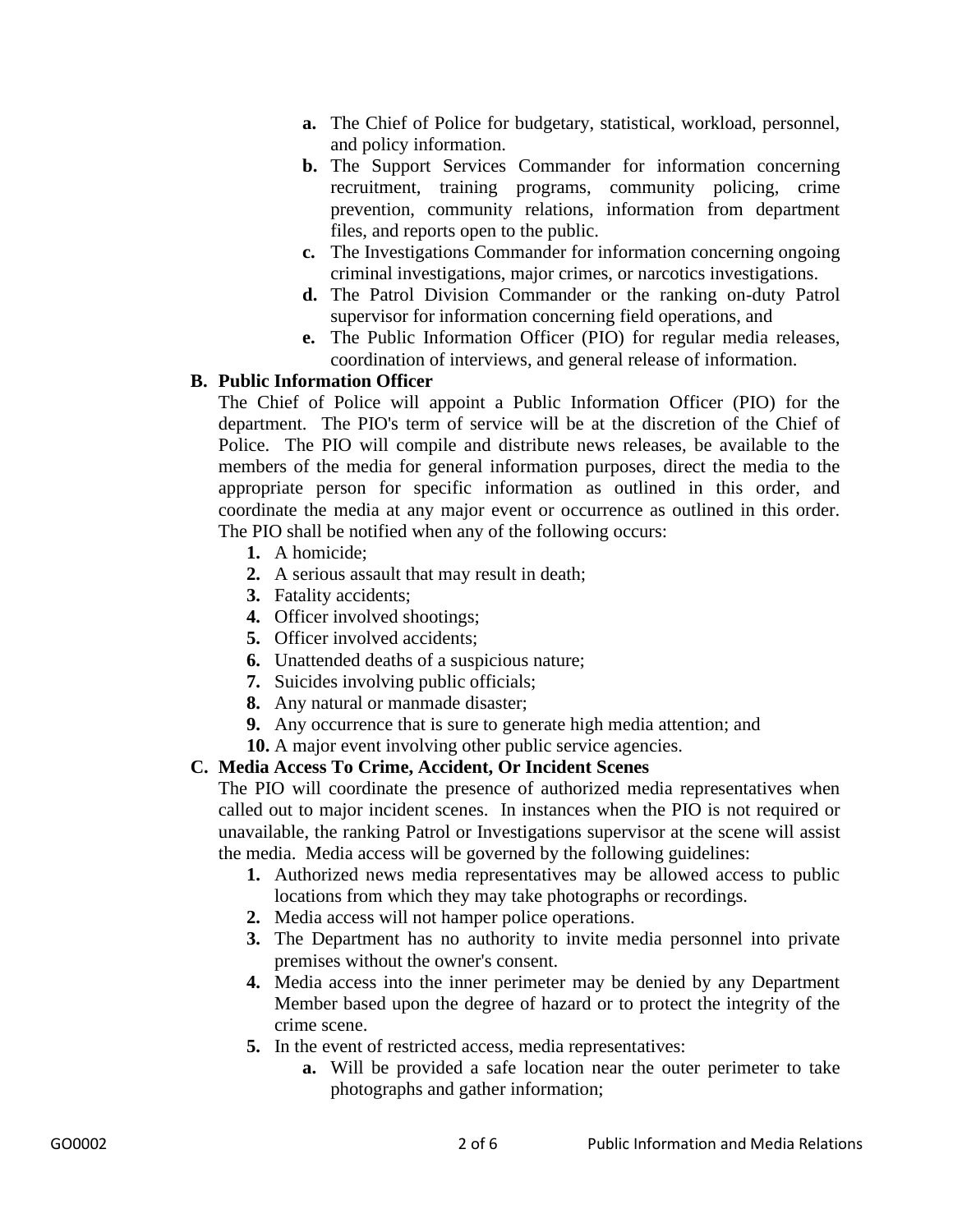- **b.** Will not be allowed to cross established perimeters; and
- **c.** Will be notified when the Incident Commander has appointed a PIO, and will be directed to the command post's information center for news coordination.
- **6.** At no time will media personnel be allowed access to a crime or incident scene without the approval of the Incident Commander.

## **D. Media Credentials at Scenes**

The Department PIO may issue media credentials to authorized media personnel. The Department PIO or his designee will:

- **1.** Obtain valid identification that the person is a legitimate media representative;
- **2.** Issue media representatives a badge or card identifying them as media representatives; and
- **3.** Have the authority to revoke any media credentials.

## **E. Media Photographers**

Department members will use the following guidelines when deciding whether or not to allow media photographers to take pictures.

- **1.** Members will not encourage or discourage photographers from taking pictures of persons taken into custody.
- **2.** Members will not interfere with photographers taking pictures in public places where they would normally have access.
- **3.** The Department expects media cooperation in protecting the identity of "undercover" officers. The Department will be responsible for identifying those officers who should not be photographed.
- **4.** Permissible photography includes:
	- **a.** Pictures of suspects, prisoners, or witnesses seated in public areas of the courts or the Law Enforcement Center;
	- **b.** Any pictures taken on public property as long as aid to injured persons or police operations are not hindered; and
	- **c.** Any pictures taken on private property after receiving permission from the property owner, as long as aid to injured persons or police operations are not hindered.
- **5.** Department members will not pose or allow photographers to pose a person in custody, or pose an accused person for photographers at or near a crime scene.
- **6.** Department owned or produced pictures of persons or occurrences will not be released to the media without the permission of the Chief of Police or command officer in charge of the specific investigation.

# **F. Responsibility for News Release and Coordination of Information With Other Agencies Involved**

Generally, the PIO is responsible for issuing all news releases as necessitated by specific newsworthy occurrences within the Department's service area. unavailable, the ranking supervisor will be responsible for news releases. Nevertheless, the Chief of Police or the appropriate commander reserves the right to provide information regarding a specific Department unit or section. Information regarding programs or administrative changes that have not been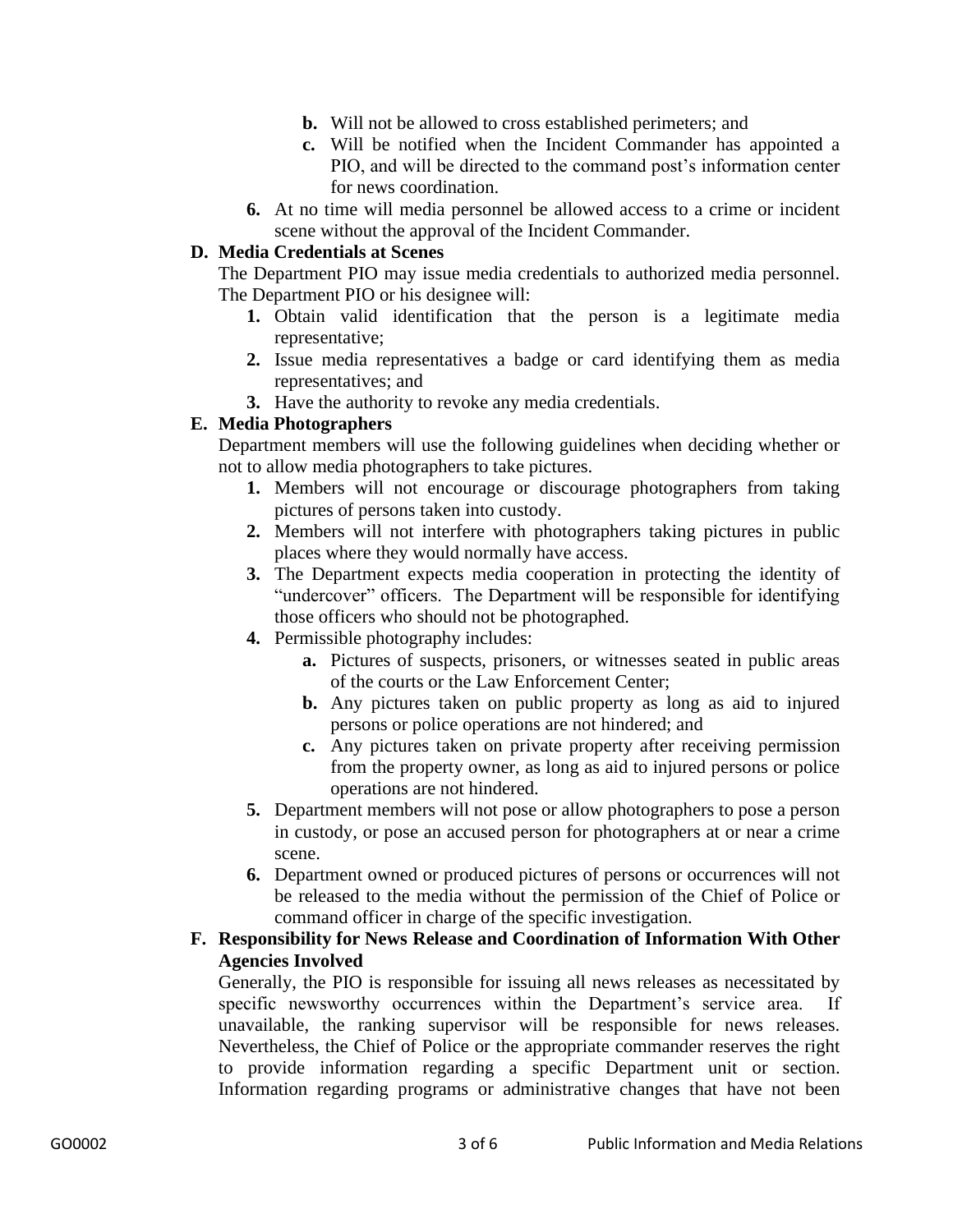implemented is not released without the prior approval of the Chief of Police. Information concerning a multi-agency incident is released with the authorization of the designated Incident Commander through the designated PIO, after consultation with the affected agencies. Requests for information about cases or incidents not involving the Department should be referred to the agencies involved. When multiple agencies are involved in incidents, the agency having primary jurisdiction should coordinate the release of information to the media.

## **G. News Releases**

The PIO will establish hours to be available in order to accommodate the needs of the media, within reason. The PIO will attempt to provide the media appropriate information without undue delay.

This information may include the following:

- **1.** Complaint report number;
- **2.** Date, time, and location of occurrence;
- **3.** Offense or nature of incident;
- **4.** Victim's name, age, and address, except if a juvenile or an adult victim of a sexual assault;
- **5.** Suspect's name, age, city and state of residence, type of employment, and description, except if a juvenile and only after being charged; and
- **6.** A brief narrative concerning a general description of the events, circumstances of arrest, or requests for assistance.

## **H. Information Prohibited from Release**

Information that is prohibited from release includes:

- **1.** Any investigative report;
- **2.** Any opinion regarding a suspect's guilt or innocence, the merits of a case or evidence in a case;
- **3.** The existence or content of admissions or confessions made by individuals or the failure or refusal of the accused to make a statement;
- **4.** The performance or results of any examination or test or the refusal of the accused to submit to an examination or test, except those associated with alcohol related offenses;
- **5.** The identity, testimony, or credibility of any prospective witness;
- **6.** Speculation concerning the possibility of a plea of guilty to the offense charged or a lesser offense;
- **7.** Information that might limit the future effectiveness of investigative or operational techniques; and
- **8.** Information declared confidential by statute including child abuse reports, alcohol commitments, mental commitments, and names of juveniles.
- **9.** Any photos, or details about photos, taken at a scene. This specifically includes photos taken on the officers' personal mobile devices, while on duty. Crime scene photos shall be taken for law enforcement use only.

## **I. Information Permissible for Release**

Information that may be released includes:

**1.** The defendant's name, age, description, residence, employment, marital status, and similar background information, unless the defendant is a juvenile; and only after being charged;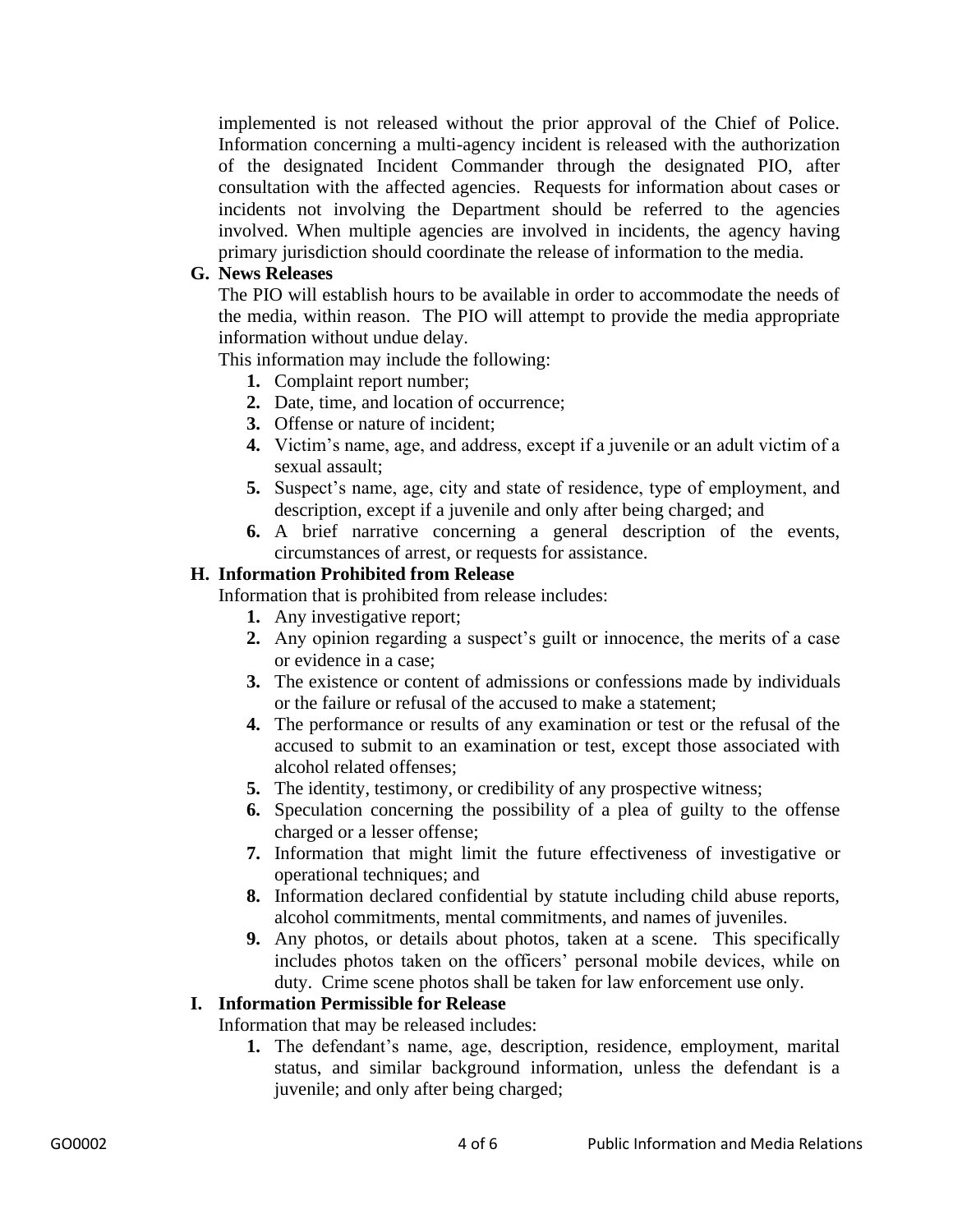- **2.** Basic information on juvenile defendants, not to include name and address;
- **3.** The identity of the arresting and investigating agency and the length of the investigation;
- **4.** The circumstances immediately surrounding the arrest including:
	- **a.** Time and place of arrest;
	- **b.** Pursuit;
	- **c.** Possession and use of weapons;
	- **d.** Description of items seized at the time of the arrest;
	- **e.** Use of search and arrest warrants; and
	- **f.** The authority issuing the warrants.
- **5.** The disclosure of the nature, substance, or text of the charge;
- **6.** A brief description of the offense charged;
- **7.** The announcement of scheduling, or the result of any stage of the judicial process; and
- **8.** Requests for assistance in obtaining evidence.

## **J. NEWS RELEASE DISTRIBUTION**

After a news release has been prepared, copies of the release will be distributed to the:

- **1.** Chief of Police and members of the Command Staff;
- **2.** City Manager, who will be notified by the Chief, and
- **3.** Media personnel who desire this service to be provided to them.

## **K. COMMUNICATIONS CENTER RELEASE OF INFORMATION**

St. Joseph Communications Center employees will:

- **1.** Verify that an event is occurring, and its location, if aired previously, and refer media to the on-duty Patrol supervisor or the designated PIO;
- **2.** Refer all requests for information concerning incidents outside of the City of St. Joseph to the appropriate jurisdiction;
- **3.** Provide no information that could hamper the investigation/prosecution of a criminal case;
- **4.** Refer all major event inquiries to the PIO; and
- **5.** Will not release any information received via teletype or 9ll.

## **L. INTERVIEWS AND EXCHANGE OF INFORMATION WITH THE MEDIA**

The Department encourages its employees to be available to media personnel to assist them with information when practical. Officers shall notify their supervisors of the information provided and their comments. Shift supervisors should be contacted before any sensitive information is released concerning police department operations, programs, incident, cases, or personnel issues. Supervisors will include in their shift reports any information that may attract media attention.

The Department recognizes that off-duty officers may speak to media personnel off-duty without prior approval on issues not related to actual police cases, incidents, and/or personnel investigations.

Media personnel are invited to initiate meetings with command staff periodically regarding any changes in policies and procedures that deal with the media, and the